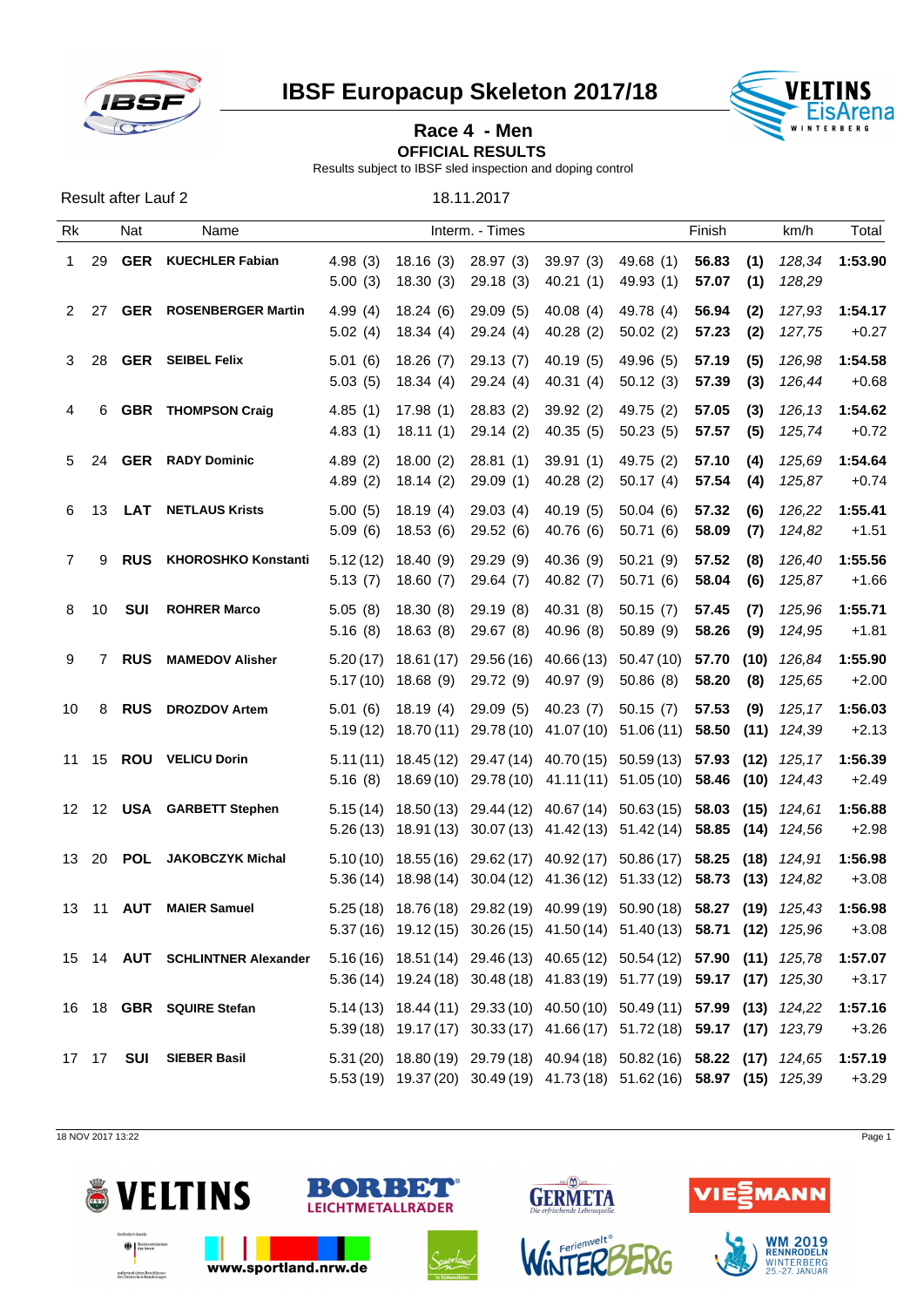

**IBSF Europacup Skeleton 2017/18 VELTINS** 



## **Race 4 - Men OFFICIAL RESULTS**

Results subject to IBSF sled inspection and doping control

| <b>Result after Lauf 2</b> |             |  |                                                                                                           |  |  |  |                                                                                   |  |  |       |         |
|----------------------------|-------------|--|-----------------------------------------------------------------------------------------------------------|--|--|--|-----------------------------------------------------------------------------------|--|--|-------|---------|
| Rk                         | Nat<br>Name |  | Interm. - Times                                                                                           |  |  |  | Finish<br>km/h                                                                    |  |  | Total |         |
|                            |             |  | 18 19 ROU PACIOIANU Mihai Danie                                                                           |  |  |  | 5.08 (9) $18.42(10)$ 29.40 (11) 40.63 (11) 50.60 (14) 58.00 (14) 124,00           |  |  |       | 1:57.21 |
|                            |             |  |                                                                                                           |  |  |  | 5.17(10) 18.86(12) 30.10(14) 41.56(15) 51.64(17) 59.21 (19) 122,95                |  |  |       | $+3.31$ |
|                            |             |  | 19 23 FRA DEFAYET Lucas                                                                                   |  |  |  | 5.15 (14) 18.54 (15) 29.54 (15) 40.88 (16) 50.94 (19) 58.44 (20) 123,49           |  |  |       | 1:57.41 |
|                            |             |  |                                                                                                           |  |  |  | 5.38 (17) 19.13 (16) 30.27 (16) 41.61 (16) 51.59 (15) 58.97 (15) 125,30           |  |  |       | $+3.51$ |
| 20                         | 2           |  | <b>SUI</b> GOLDMANN Maximilian                                                                            |  |  |  | 5.47 (24) 18.99 (23) 29.99 (22) 41.13 (20) 50.94 (19) 58.19 (16) 127,16           |  |  |       | 1:57.78 |
|                            |             |  |                                                                                                           |  |  |  | 5.56 (20) 19.34 (19) 30.52 (20) 42.17 (20) 52.22 (20) 59.59 (20) 125,17           |  |  |       | $+3.88$ |
| 21                         |             |  | 5 ROU ENACHE Mihail Sebastia                                                                              |  |  |  | 5.31 (20) 18.89 (21) 29.95 (21) 41.23 (21) 51.15 (21) 58.46 (21) 126,40           |  |  |       | 58.46   |
|                            | 22 30       |  | ITA MULASSANO Ferdinand 5.30 (19) 18.82 (20) 29.92 (20) 41.35 (22) 51.55 (22) 59.23 (22) 121,45           |  |  |  |                                                                                   |  |  |       | 59.23   |
|                            | 23 21       |  | POL POLYVACH VLADYSLA\ 5.31 (20) 18.94 (22) 30.16 (23) 41.60 (23) 51.73 (23) 59.26 (23) 123,11            |  |  |  |                                                                                   |  |  |       | 59.26   |
| 24                         | 4           |  | <b>SLO</b> LORENCIC Denis                                                                                 |  |  |  | 5.44 (23) 19.26 (24) 30.44 (24) 41.79 (24) 51.88 (24) 59.47 (24) 122,15           |  |  |       | 59.47   |
| 25                         |             |  | 3 AUS JACKSON Nathan                                                                                      |  |  |  | 5.69 (27) 19.47 (26) 30.71 (26) 42.18 (25) 52.29 (25) 59.85 (25) 122,28           |  |  |       | 59.85   |
|                            |             |  | 26 22 NED ZEEGERS Bram                                                                                    |  |  |  | 5.64 (26) 19.57 (27) 30.93 (27) 42.48 (27) 52.65 (27) 1:00.31 (26) 121,49 1:00.31 |  |  |       |         |
| 27                         |             |  | <b>BUL BANGIEV Marin</b>                                                                                  |  |  |  | 5.57 (25) 19.27 (25) 30.56 (25) 42.19 (26) 52.48 (26) 1:00.33 (27) 119,36 1:00.33 |  |  |       |         |
|                            |             |  | 28 16 USA IVANOV Alex                                                                                     |  |  |  | 6.36 (30) 20.35 (30) 31.54 (28) 42.90 (28) 52.87 (28) 1:00.34 (28) 124,05 1:00.34 |  |  |       |         |
|                            | 29 26       |  | ESP BELLVER CATALAN Ser 5.71 (28) 20.09 (29) 31.65 (29) 43.31 (29) 53.54 (29) 1:01.30 (29) 120,44 1:01.30 |  |  |  |                                                                                   |  |  |       |         |
|                            |             |  | 30 25 BEL FREELING Colin                                                                                  |  |  |  | 5.86 (29) 20.04 (28) 31.76 (30) 43.80 (30) 54.44 (30) 1:02.56 (30) 116,65 1:02.56 |  |  |       |         |

30 sleds entered 30 sleds ranked 0 sleds disqualified

18 NOV 2017 13:22 Page 2







WINTERBERG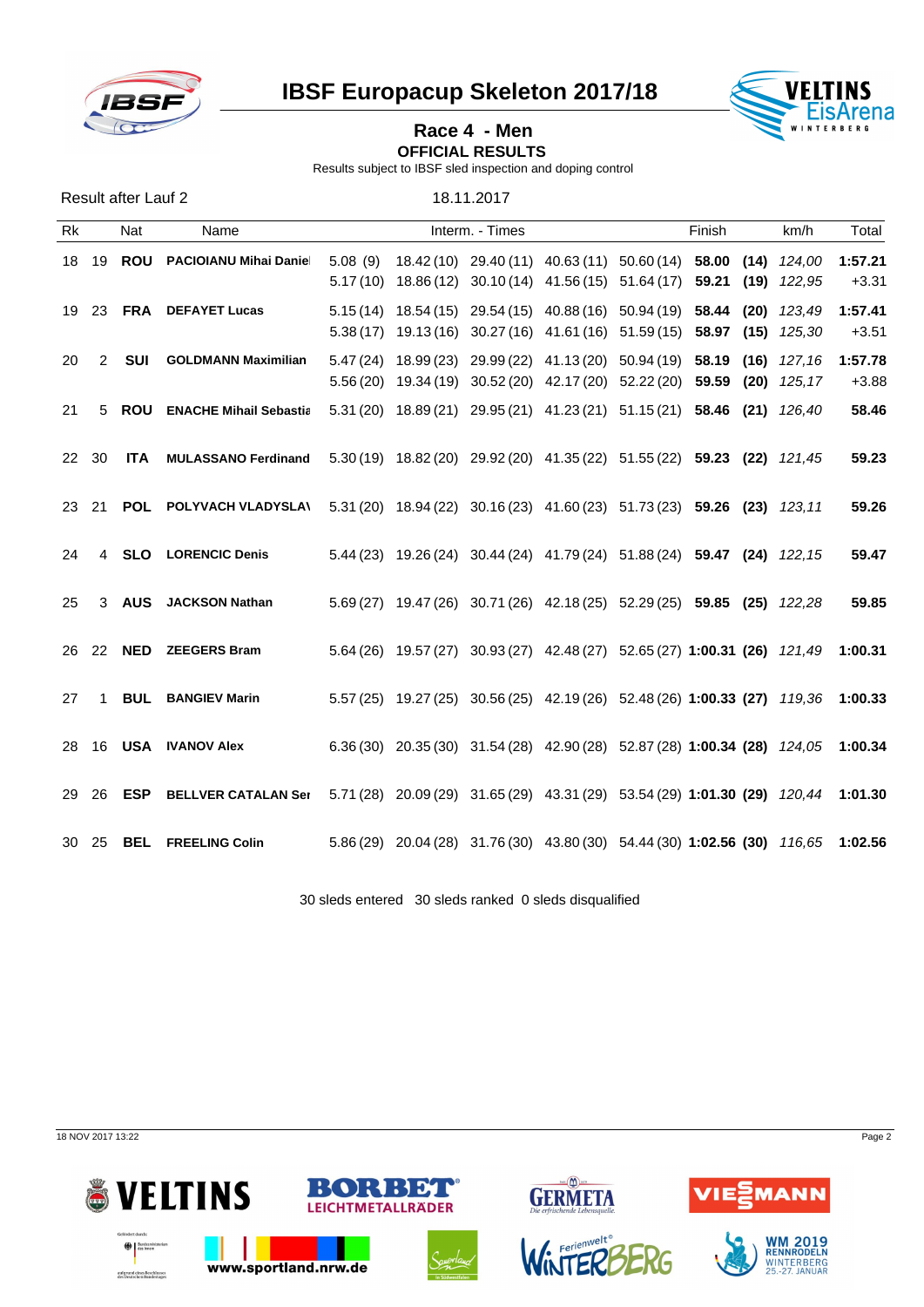

**IBSF Europacup Skeleton 2017/18 VELTINS** 



## Race 4 - Women **No. 1996 Washington**

**OFFICIAL RESULTS** 

Results subject to IBSF sled inspection and doping control

| Result after Lauf 2 | 18.11.2017 |
|---------------------|------------|
|                     |            |

| Rk |       | <b>Nat</b> | Name                             |                    |                                                                                                                                                          | Interm. - Times                            |                                                                                      |                        | Finish         |             | km/h                                   | Total              |
|----|-------|------------|----------------------------------|--------------------|----------------------------------------------------------------------------------------------------------------------------------------------------------|--------------------------------------------|--------------------------------------------------------------------------------------|------------------------|----------------|-------------|----------------------------------------|--------------------|
| 1  | 26    |            | <b>GER</b> LEIPOLD Corinna       | 5.55(8)<br>5.53(8) | 19.15 (4)                                                                                                                                                | 19.16 (6) 30.24 (4)<br>30.27 (3) 41.56 (3) | 41.47 (3) 51.39 (2)                                                                  | 51.52(1)               | 58.72<br>58.90 | (1)<br>(1)  | 124,74                                 | 125,17 1:57.62     |
| 2  | 12    |            | <b>RUS TARARYCHENKOVA Ali</b>    | 5.44(1)<br>5.45(3) | 18.97 (1)<br>19.04 (1)                                                                                                                                   | 30.03 (1) 41.29 (1)<br>30.19 (1) 41.55 (1) |                                                                                      | 51.27(1)<br>51.66 (3)  | 58.72<br>59.21 | (1)<br>(4)  | 124.00<br>122,95                       | 1:57.93<br>$+0.31$ |
| 3  | 6     |            | <b>GBR</b> CROWLEY Brogan        | 5.50(4)<br>5.40(1) | 19.13 (3)<br>19.04 (1)                                                                                                                                   | 30.18 (3)                                  | 41.45 (2)<br>30.19 (1) 41.55 (1)                                                     | 51.47 (3)<br>51.63(2)  | 58.89<br>59.10 | (4)<br>(2)  | 124.13<br>123,32                       | 1:57.99<br>$+0.37$ |
| 4  | 22    |            | <b>GER</b> KREHER Susanne        | 5.49(3)<br>5.51(5) | 19.15 (4)                                                                                                                                                | 30.28(5)<br>19.25 (8) 30.41 (6) 41.72 (4)  | 41.58 (5)                                                                            | 51.53(4)<br>51.72(4)   | 58.88<br>59.17 | (3)<br>(3)  | 125,17<br>123,92                       | 1:58.05<br>$+0.43$ |
| 5  | 10    |            | <b>ROU</b> MAZILU Maria Marinela | 5.51(5)<br>5.51(5) | 19.15 (4)                                                                                                                                                | 30.32 (6)<br>19.17 (5) 30.39 (5) 41.85 (7) | 41.67 (6)                                                                            | 51.64 (6)<br>51.90 (6) | 59.09<br>59.39 | (6)<br>(6)  | 124,22<br>124,00                       | 1:58.48<br>$+0.86$ |
| 6. | 11    |            | <b>GBR</b> FURNEAUX Eleanor      | 5.48(2)<br>5.44(2) | 19.23 (7)                                                                                                                                                |                                            | 19.35 (11) 30.56 (13) 41.90 (14) 51.92 (14)<br>30.43 (8) 41.80 (5)                   | 51.87 (5)              | 59.28<br>59.26 | (11)<br>(5) | 124.69<br>124,43                       | 1:58.54<br>$+0.92$ |
|    | 7 25  |            | <b>GER</b> HORNUNG Luisa         |                    | 5.81 (18) 19.52 (16) 30.61 (15) 41.89 (13) 51.82 (9)<br>$5.82(18)$ 19.64 (16) 30.82 (14) 42.13 (10) 52.08 (9)                                            |                                            |                                                                                      |                        | 59.17<br>59.43 | (7)<br>(7)  | 124,78<br>124,82                       | 1:58.60<br>$+0.98$ |
| 8  | 16    |            | <b>GBR</b> BRETT Philippa        |                    | 5.69 (14) 19.42 (14) 30.53 (12) 41.84 (11) 51.86 (11) 59.23<br>$5.73(15)$ 19.50(10) 30.71(9) 42.09(9)                                                    |                                            |                                                                                      | 52.11(10) 59.53        |                | (8)         | $(10)$ 124,82<br>124,30                | 1:58.76<br>$+1.14$ |
| 9  | 18    |            | <b>USA</b> DELKA Kellie          | 5.52(6)<br>5.52(7) | 19.10 (2) 30.17 (2)<br>19.17 (5) 30.42 (7) 41.88 (8)                                                                                                     |                                            | 41.52 (4)                                                                            | 51.63(5)<br>52.01 (7)  | 59.18<br>59.62 | (8)<br>(9)  | 122,65<br>122,49                       | 1:58.80<br>$+1.18$ |
|    | 10 17 |            | <b>POL</b> ORLOWSKA Marta        |                    | $5.69(14)$ 19.41(13) 30.47(9) 41.70(7)<br>$5.69(11)$ $19.54(13)$ $30.77(12)$ $42.15(12)$ $52.21(12)$ <b>59.78</b>                                        |                                            |                                                                                      | 51.66 (7)              | 59.08          | (5)         | 124,09<br>$(12)$ 123,16                | 1:58.86<br>$+1.24$ |
| 11 | 8     |            | <b>RUS</b> SUROVTSEVA Maria      |                    | 5.65 (13) 19.34 (9) 30.48 (10) 41.81 (10) 51.83 (10) 59.32 (13) 123,71<br>$5.72(12)$ 19.49 (9) 30.73 (11) 42.13 (10) 52.19 (11) <b>59.66 (10)</b> 123,75 |                                            |                                                                                      |                        |                |             |                                        | 1:58.98<br>$+1.36$ |
| 12 | 7     | ITA        | <b>MARGAGLIO Valentina</b>       | 5.46(4)            | $5.62(10)$ 19.34 (9)<br>19.13 (3)                                                                                                                        |                                            | 30.48 (10) 41.85 (12) 51.89 (12)<br>30.31 (4) 41.82 (6)                              | 52.05(8)               |                |             | 59.30 (12) 124,22<br>59.69 (11) 121,82 | 1:58.99<br>$+1.37$ |
| 13 | 5     |            | <b>RUS</b> TRUFANOVA Anastasia   | 5.56(9)<br>5.67(9) | 19.20 (7)                                                                                                                                                |                                            | 30.38 (7) 41.75 (8)<br>19.50 (10) 30.72 (10) 42.18 (13) 52.32 (13) 59.86 (13) 122,99 | 51.89 (12)             |                |             | <b>59.54 (14)</b> 121,82               | 1:59.40<br>$+1.78$ |
|    |       |            | 14 13 GBR STEVENSON Hannah       |                    | 5.64 (12) 19.31 (8) 30.40 (8) 41.77 (9) 51.80 (8) 59.22 (9) 124,39<br>5.67 (9) 19.52 (12) 30.79 (13) 42.30 (14) 52.79 (18) 1:00.61 (19) 119,28           |                                            |                                                                                      |                        |                |             |                                        | 1:59.83<br>$+2.21$ |
| 15 |       |            | 4 FRA BESSARD Agathe             |                    | 5.90 (21) 19.80 (20) 31.03 (18) 42.41 (18) 52.44 (17) 59.97 (16) 123,16<br>5.90 (19) 19.83 (19) 31.07 (17) 42.46 (15) 52.48 (14) 1:00.03 (14) 123,16     |                                            |                                                                                      |                        |                |             |                                        | 2:00.00<br>$+2.38$ |
|    |       |            | 16 21 USA STRATTON Leslie        |                    | 5.63 (11) 19.35 (11) 30.59 (14) 42.09 (15) 52.31 (15) 1:00.01 (17) 121,17<br>5.72(12) 19.60(15) 30.94(15) 42.50(16) 52.68(15) 1:00.39 (17) 122,03        |                                            |                                                                                      |                        |                |             |                                        | 2:00.40<br>$+2.78$ |
| 17 | 9     |            | LAT TERAUDA Endija               |                    | 5.75 (17) 19.79 (19) 31.13 (20) 42.61 (20) 52.69 (20) 1:00.20 (19) 123,07<br>5.75(17) 19.74(18) 31.16(19) 42.61(18) 52.72(16) 1:00.24 (15) 122,99        |                                            |                                                                                      |                        |                |             |                                        | 2:00.44<br>$+2.82$ |
|    |       |            |                                  |                    |                                                                                                                                                          |                                            |                                                                                      |                        |                |             |                                        |                    |

18 NOV 2017 12:40 Page 1











**WM 2019**<br>RENNRODELN WINTERBERG